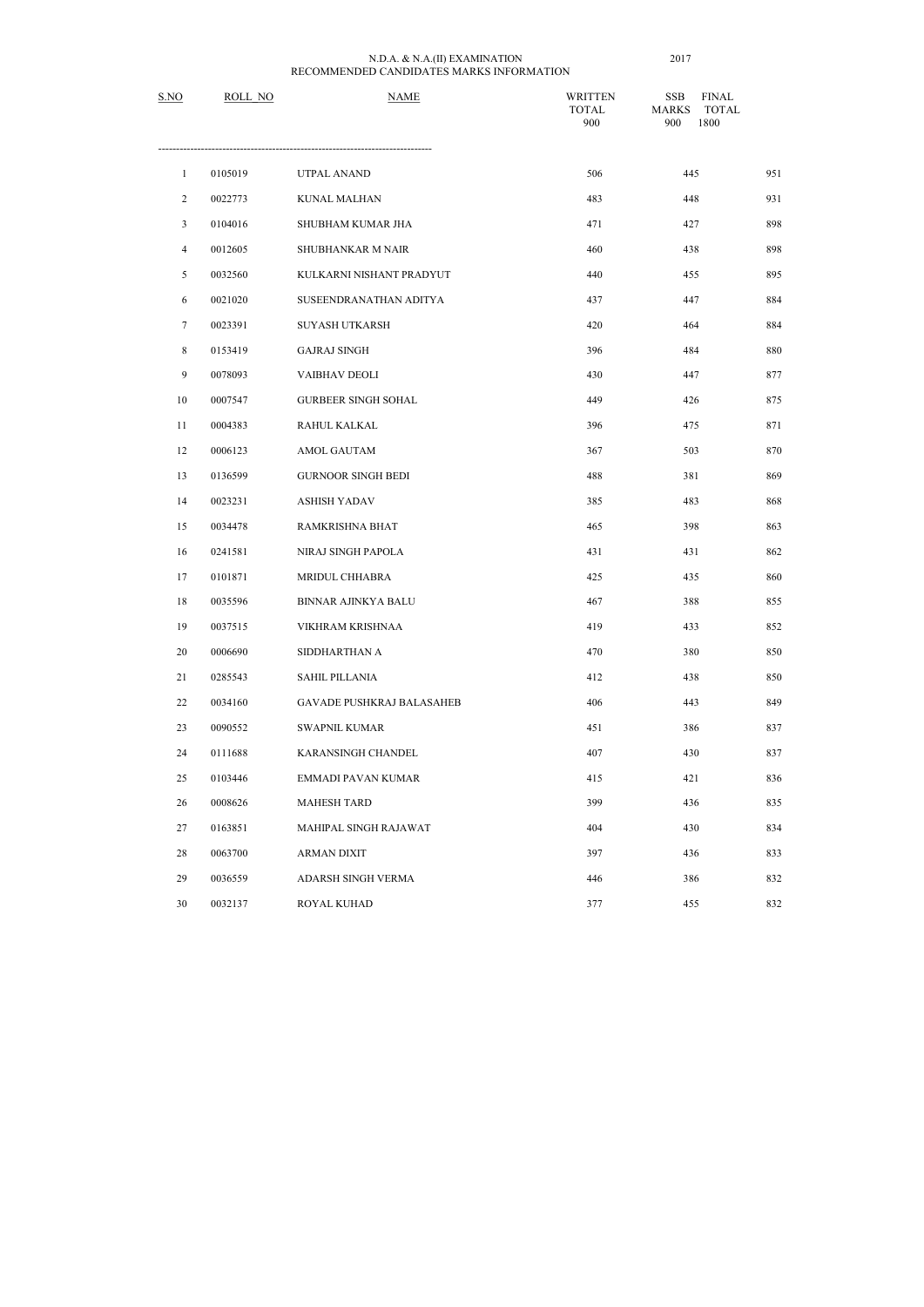| S.NO | ROLL NO | <b>NAME</b>                | <b>WRITTEN</b><br><b>TOTAL</b><br>900 | <b>SSB</b><br><b>FINAL</b><br><b>MARKS</b><br><b>TOTAL</b><br>1800<br>900 |     |
|------|---------|----------------------------|---------------------------------------|---------------------------------------------------------------------------|-----|
| 31   | 0017307 | PRAKHAR SHUKLA             | 447                                   | 383                                                                       | 830 |
| 32   | 0053004 | <b>ANANT YADAV</b>         | 447                                   | 383                                                                       | 830 |
| 33   | 0039452 | <b>KANISHK MALLIK</b>      | 443                                   | 385                                                                       | 828 |
| 34   | 0011390 | <b>AMIT KUMAR</b>          | 365                                   | 463                                                                       | 828 |
| 35   | 0006121 | SHUBHDEEP AULAKH           | 397                                   | 429                                                                       | 826 |
| 36   | 0029783 | VIVEK KUMAR GUPTA          | 432                                   | 393                                                                       | 825 |
| 37   | 0005961 | <b>RAGHAV ARORA</b>        | 428                                   | 395                                                                       | 823 |
| 38   | 0070339 | <b>ADITYA SINGH</b>        | 385                                   | 435                                                                       | 820 |
| 39   | 0169004 | <b>SUSHANT KUMAR</b>       | 359                                   | 460                                                                       | 819 |
| 40   | 0246462 | DIVYANSH CHAND             | 427                                   | 390                                                                       | 817 |
| 41   | 0006907 | <b>JAPNEET SINGH</b>       | 347                                   | 470                                                                       | 817 |
| 42   | 0258849 | NITIN YADAV                | 424                                   | 392                                                                       | 816 |
| 43   | 0003716 | TEGJEET SINGH              | 375                                   | 440                                                                       | 815 |
| 44   | 0006443 | AASHRAY THUKRAL            | 355                                   | 460                                                                       | 815 |
| 45   | 0196557 | <b>GIRISH VERMA</b>        | 370                                   | 444                                                                       | 814 |
| 46   | 0187691 | <b>SURYANSH THAKUR</b>     | 427                                   | 384                                                                       | 811 |
| 47   | 0140282 | <b>VIVEK SAHU</b>          | 427                                   | 381                                                                       | 808 |
| 48   | 0101784 | ADITYA SHARMA              | 411                                   | 397                                                                       | 808 |
| 49   | 0063606 | <b>BHUPENDRA SINGH</b>     | 383                                   | 425                                                                       | 808 |
| 50   | 0037519 | <b>ANJAN TAMANG</b>        | 372                                   | 435                                                                       | 807 |
| 51   | 0130752 | <b>RISHI S</b>             | 425                                   | 381                                                                       | 806 |
| 52   | 0233411 | <b>ASTIK PATERIYA</b>      | 445                                   | 360                                                                       | 805 |
| 53   | 0005704 | HIMANSHU TETARWAL          | 378                                   | 427                                                                       | 805 |
| 54   | 0160962 | DESHPANDE VISHNU CHAITANYA | 334                                   | 471                                                                       | 805 |
| 55   | 0134435 | <b>JAY KARHADE</b>         | 438                                   | 365                                                                       | 803 |
| 56   | 0001126 | PRANAV SUMBARIA            | 410                                   | 393                                                                       | 803 |
| 57   | 0110268 | <b>UDDESHYA</b>            | 405                                   | 398                                                                       | 803 |
| 58   | 0188812 | ABHISHEK CHANDEL           | 422                                   | 380                                                                       | 802 |
| 59   | 0030492 | <b>VIVEK KUMAR</b>         | 324                                   | 477                                                                       | 801 |
| 60   | 0046877 | <b>GOUTAM THAKURI</b>      | 373                                   | 427                                                                       | 800 |
| 61   | 0101356 | SAMUDRALA BHANU MAHESH     | 371                                   | 429                                                                       | 800 |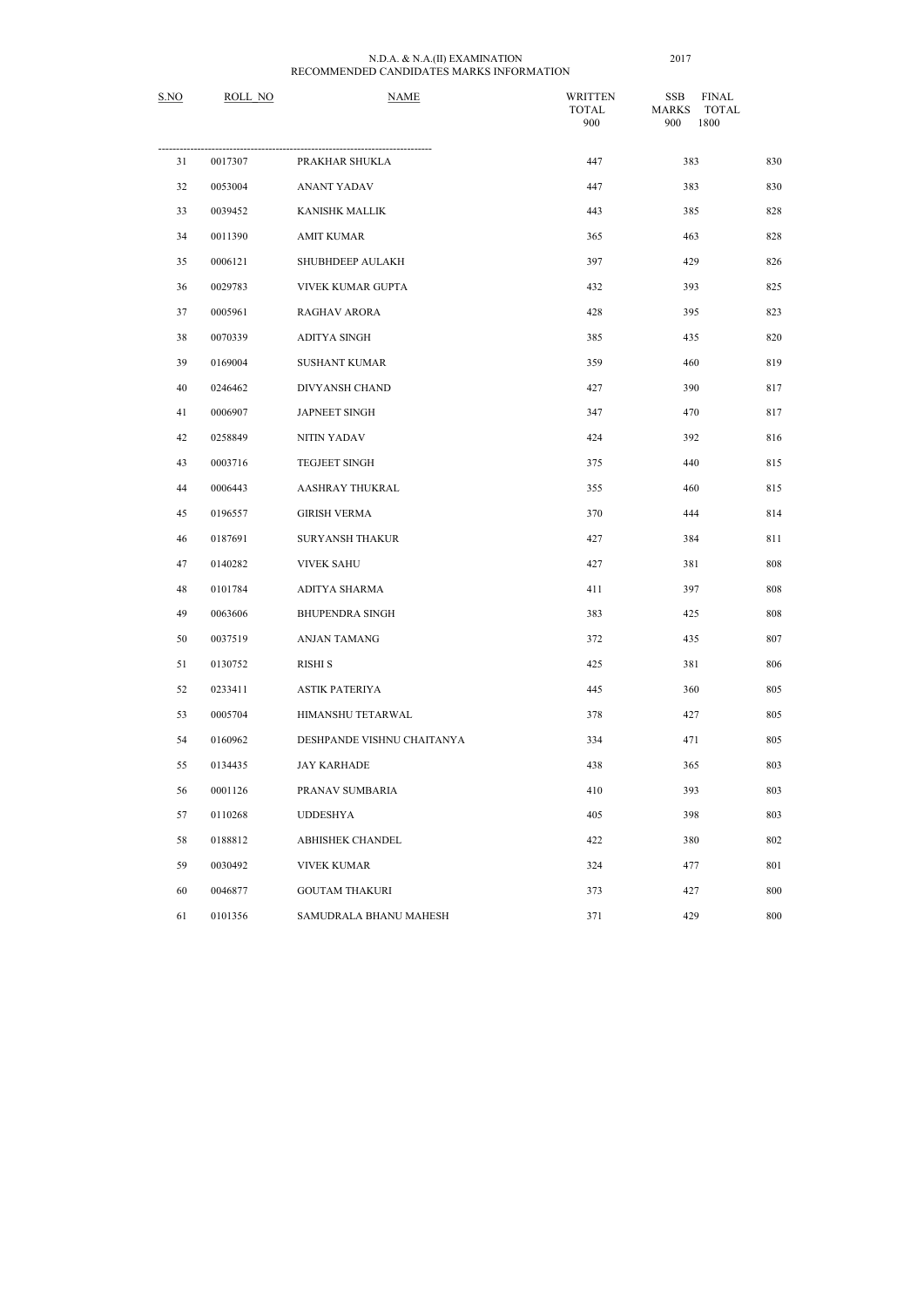| S.NO   | ROLL NO | <b>NAME</b>                  | <b>WRITTEN</b><br><b>TOTAL</b><br>900 | <b>FINAL</b><br><b>SSB</b><br><b>TOTAL</b><br><b>MARKS</b><br>1800<br>900 |     |
|--------|---------|------------------------------|---------------------------------------|---------------------------------------------------------------------------|-----|
| 62     | 0000537 | <b>SOURABH SWAIN</b>         | 323                                   | 477                                                                       | 800 |
| 63     | 0018116 | RONIT BAGARIA                | 415                                   | 384                                                                       | 799 |
| 64     | 0104502 | <b>SATYAM</b>                | 413                                   | 386                                                                       | 799 |
| 65     | 0231425 | <b>KARAN KUMAR</b>           | 381                                   | 418                                                                       | 799 |
| 66     | 0054639 | ANIRUDH SINGH                | 367                                   | 432                                                                       | 799 |
| 67     | 0078530 | <b>GAIKWAD AJINKYA VIJAY</b> | 355                                   | 444                                                                       | 799 |
| 68     | 0041535 | NIRAJ KUMAR SINGH            | 404                                   | 392                                                                       | 796 |
| 69     | 0246385 | ABHAY PRATAP SINGH           | 374                                   | 422                                                                       | 796 |
| 70     | 0252049 | <b>ABHISHEK SHARMA</b>       | 408                                   | 387                                                                       | 795 |
| 71     | 0099246 | LINGAMPALLI ESWAR SAI        | 407                                   | 388                                                                       | 795 |
| 72     | 0188172 | <b>HARIDAS KUMAR</b>         | 404                                   | 391                                                                       | 795 |
| 73     | 0007892 | ANGAD SINGH MUKAR            | 363                                   | 430                                                                       | 793 |
| 74     | 0262281 | SHUBH RAGHUVANSHI            | 359                                   | 434                                                                       | 793 |
| 75     | 0122566 | <b>AAKASH MALIK</b>          | 425                                   | 367                                                                       | 792 |
| 76     | 0036719 | SAURABH KUMAR KUNAL          | 391                                   | 401                                                                       | 792 |
| 77     | 0074377 | <b>KARAN SINGH</b>           | 336                                   | 456                                                                       | 792 |
| 78     | 0023573 | ANKIT KUMAR GIRI             | 395                                   | 396                                                                       | 791 |
| 79     | 0255069 | <b>ROHAN DWIVEDI</b>         | 393                                   | 398                                                                       | 791 |
| $80\,$ | 0053436 | <b>GAURAV KAUSHAL</b>        | 370                                   | 421                                                                       | 791 |
| 81     | 0000326 | KAMAL CHOUDHARY              | 360                                   | 431                                                                       | 791 |
| 82     | 0246622 | UTKARSH NAINWAL              | 358                                   | 432                                                                       | 790 |
| 83     | 0083112 | <b>GURPREET SINGH</b>        | 348                                   | 440                                                                       | 788 |
| 84     | 0043238 | P SAIEESH RAO                | 333                                   | 455                                                                       | 788 |
| 85     | 0229922 | PRANAV B R                   | 369                                   | 418                                                                       | 787 |
| 86     | 0139974 | <b>SAHIL KAUSHIK</b>         | 339                                   | 448                                                                       | 787 |
| 87     | 0046597 | <b>DIPANK TRIPATHI</b>       | 403                                   | 383                                                                       | 786 |
| 88     | 0190169 | ANUJ BUDANIA                 | 358                                   | 428                                                                       | 786 |
| 89     | 0015330 | VAIBHAV UPADHYAY             | 389                                   | 396                                                                       | 785 |
| 90     | 0113173 | TEGH SINGH MAKAR             | 348                                   | 436                                                                       | 784 |
| 91     | 0059158 | VIVEK VIJAYAKUMAR            | 402                                   | 381                                                                       | 783 |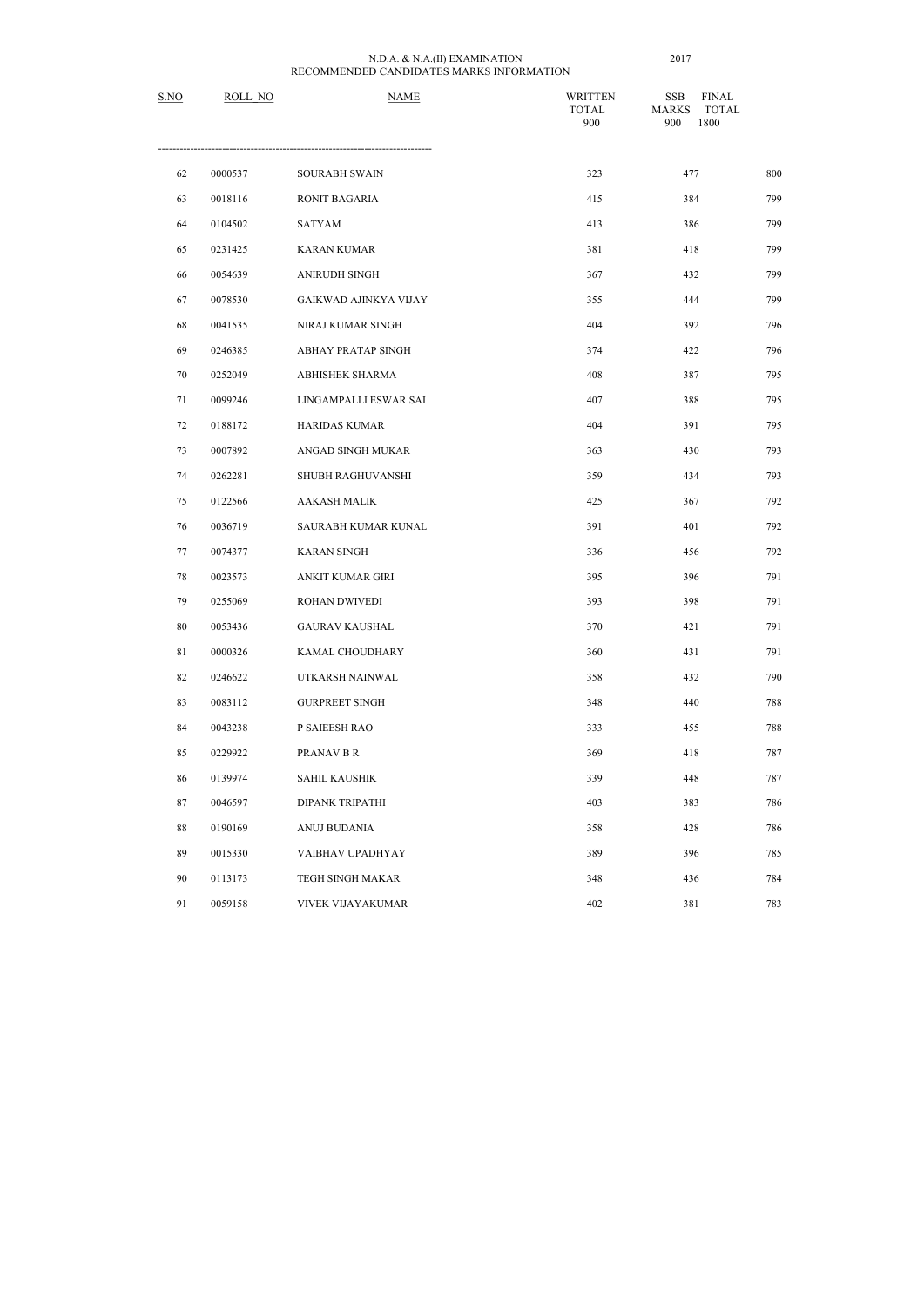| S.NO | ROLL NO | <b>NAME</b>                  | <b>WRITTEN</b><br><b>TOTAL</b><br>900 | <b>FINAL</b><br><b>SSB</b><br><b>MARKS</b><br><b>TOTAL</b><br>1800<br>900 |     |
|------|---------|------------------------------|---------------------------------------|---------------------------------------------------------------------------|-----|
| 92   | 0188011 | HARSH SHARMA                 | 399                                   | 384                                                                       | 783 |
| 93   | 0019082 | <b>RAVI RANJAN</b>           | 363                                   | 420                                                                       | 783 |
| 94   | 0013566 | <b>VIKAS MOR</b>             | 361                                   | 422                                                                       | 783 |
| 95   | 0241674 | VAIBHAV SINGH NEGI           | 356                                   | 427                                                                       | 783 |
| 96   | 0024347 | <b>SANNY KUMAR</b>           | 405                                   | 377                                                                       | 782 |
| 97   | 0106869 | YELLA VIKAS                  | 401                                   | 381                                                                       | 782 |
| 98   | 0251955 | ASHISH OJHA                  | 388                                   | 393                                                                       | 781 |
| 99   | 0116204 | <b>RAM SINGH</b>             | 379                                   | 402                                                                       | 781 |
| 100  | 0007227 | <b>AMANDEEP KUMAR</b>        | 343                                   | 438                                                                       | 781 |
| 101  | 0005449 | DHANRAJ DHAIRYASHIL KUNKULE  | 361                                   | 419                                                                       | 780 |
| 102  | 0033198 | DODAMANI VENKATESH LOKESHWAR | 340                                   | 440                                                                       | 780 |
| 103  | 0236119 | <b>BHARAT</b>                | 396                                   | 383                                                                       | 779 |
| 104  | 0039760 | RAJAT DHYANI                 | 321                                   | 458                                                                       | 779 |
| 105  | 0132834 | ALARK DHAVAL THAKKAR         | 408                                   | 370                                                                       | 778 |
| 106  | 0033360 | BHARDE DEVENDRA SHRIRAM      | 346                                   | 432                                                                       | 778 |
| 107  | 0191051 | <b>ANSHUL THAKUR</b>         | 392                                   | 385                                                                       | 777 |
| 108  | 0103222 | <b>SUPAIR ALI</b>            | 386                                   | 391                                                                       | 777 |
| 109  | 0076199 | PUNITH BANAKAR               | 386                                   | 391                                                                       | 777 |
| 110  | 0064822 | PRASHANT KUMAR               | 347                                   | 430                                                                       | 777 |
| 111  | 0276558 | NAVNEET KUMAR                | 344                                   | 433                                                                       | 777 |
| 112  | 0215244 | <b>MANU SHARMA</b>           | 406                                   | 370                                                                       | 776 |
| 113  | 0233374 | <b>SUKHMAN SOHI</b>          | 336                                   | 440                                                                       | 776 |
| 114  | 0039299 | <b>AAYUSH MEHTA</b>          | 317                                   | 459                                                                       | 776 |
| 115  | 0103246 | VECHALAPU SHAMINDRA NAIDU    | 377                                   | 398                                                                       | 775 |
| 116  | 0283472 | ASHUTOSH SHARMA              | 349                                   | 426                                                                       | 775 |
| 117  | 0039600 | <b>AMAN RAJ</b>              | 350                                   | 424                                                                       | 774 |
| 118  | 0006441 | MADHAV SABHARWAL             | 336                                   | 438                                                                       | 774 |
| 119  | 0194873 | JAYWANT TAMRAKAR             | 372                                   | 400                                                                       | 772 |
| 120  | 0286255 | ARVIND SINGH CHAUHAN         | 330                                   | 442                                                                       | 772 |
| 121  | 0048001 | <b>AMIT KUMAR</b>            | 393                                   | 378                                                                       | 771 |
| 122  | 0036650 | PRADHUMAN CHOUDHARY          | 387                                   | 384                                                                       | 771 |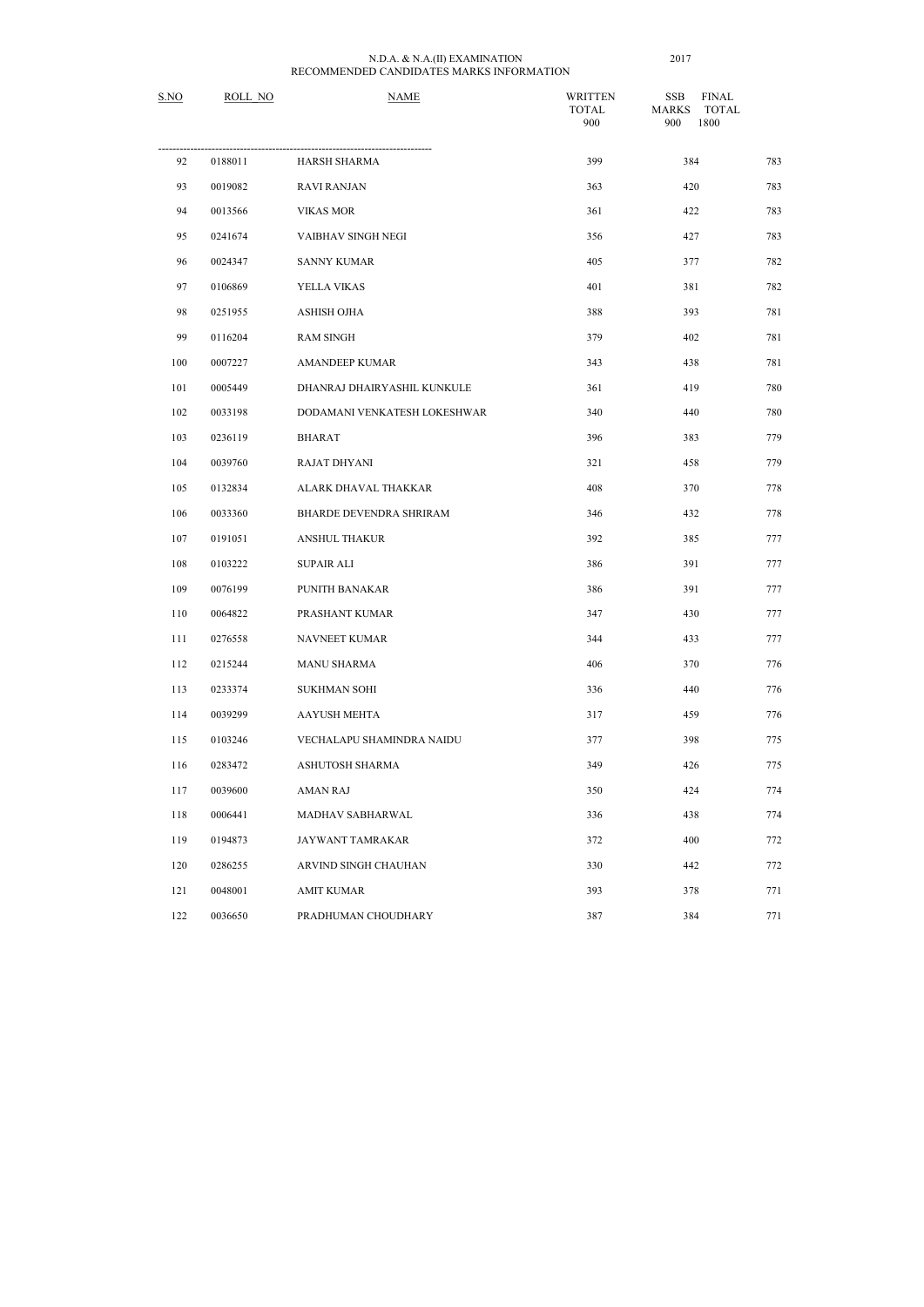| S.NO | ROLL NO | <b>NAME</b>                    | <b>WRITTEN</b><br><b>TOTAL</b><br>900 | <b>FINAL</b><br><b>SSB</b><br><b>MARKS</b><br><b>TOTAL</b><br>1800<br>900 |     |
|------|---------|--------------------------------|---------------------------------------|---------------------------------------------------------------------------|-----|
| 123  | 0246142 | <b>AKASH NEGI</b>              | 380                                   | 391                                                                       | 771 |
| 124  | 0103076 | <b>GUDIMETLA VENKATA RAMAN</b> | 379                                   | 392                                                                       | 771 |
| 125  | 0018111 | <b>VISHAVDEEP RAJPUT</b>       | 339                                   | 432                                                                       | 771 |
| 126  | 0000686 | ARCHIT JUNEJA                  | 328                                   | 443                                                                       | 771 |
| 127  | 0016839 | <b>MANAN BASNETT</b>           | 368                                   | 402                                                                       | 770 |
| 128  | 0036235 | MAHADIK SIDDHANT RAVINDRA      | 344                                   | 426                                                                       | 770 |
| 129  | 0246302 | PAWAN SINGH KAPKOTI            | 396                                   | 372                                                                       | 768 |
| 130  | 0128993 | ANISH HEMANSHU PATEL           | 385                                   | 383                                                                       | 768 |
| 131  | 0037199 | <b>AJAY KUMAR</b>              | 335                                   | 433                                                                       | 768 |
| 132  | 0017728 | <b>AKASH YADAV</b>             | 331                                   | 437                                                                       | 768 |
| 133  | 0009802 | HARSHIT CHAUHAN                | 322                                   | 446                                                                       | 768 |
| 134  | 0191531 | NITIN SHARMA                   | 383                                   | 384                                                                       | 767 |
| 135  | 0000966 | STANZIN DONSAL                 | 359                                   | 408                                                                       | 767 |
| 136  | 0156247 | HITESH SINGH RAJPUROHIT        | 352                                   | 415                                                                       | 767 |
| 137  | 0006409 | AKSHAY PRAKASHRAO KARAPE       | 393                                   | 373                                                                       | 766 |
| 138  | 0074732 | S L YUVAN SHANKAR              | 385                                   | 381                                                                       | 766 |
| 139  | 0045047 | RAMAN KUMAR RAJNISH            | 371                                   | 394                                                                       | 765 |
| 140  | 0152185 | <b>DIVYANSHU BIST</b>          | 345                                   | 420                                                                       | 765 |
| 141  | 0090165 | NITIN BHATI                    | 335                                   | 430                                                                       | 765 |
| 142  | 0188491 | <b>HIMNEESH</b>                | 401                                   | 363                                                                       | 764 |
| 143  | 0188012 | <b>AMAN</b>                    | 399                                   | 365                                                                       | 764 |
| 144  | 0132610 | <b>ROHIT SAINI</b>             | 379                                   | 385                                                                       | 764 |
| 145  | 0037047 | <b>AAKASH SONI</b>             | 379                                   | 385                                                                       | 764 |
| 146  | 0058263 | <b>JIGYESH KUMAR</b>           | 338                                   | 426                                                                       | 764 |
| 147  | 0045999 | ADITYA RAJ SINGH               | 336                                   | 428                                                                       | 764 |
| 148  | 0159285 | HIROKJYOTI TALUKDAR            | 354                                   | 408                                                                       | 762 |
| 149  | 0230035 | ASHISH KHANKA                  | 327                                   | 435                                                                       | 762 |
| 150  | 0000866 | VANSH BAGRIA                   | 377                                   | 384                                                                       | 761 |
| 151  | 0014541 | <b>RAHUL SINGH</b>             | 314                                   | 446                                                                       | 760 |
| 152  | 0187051 | RISHABH AGNIHOTRI              | 375                                   | 384                                                                       | 759 |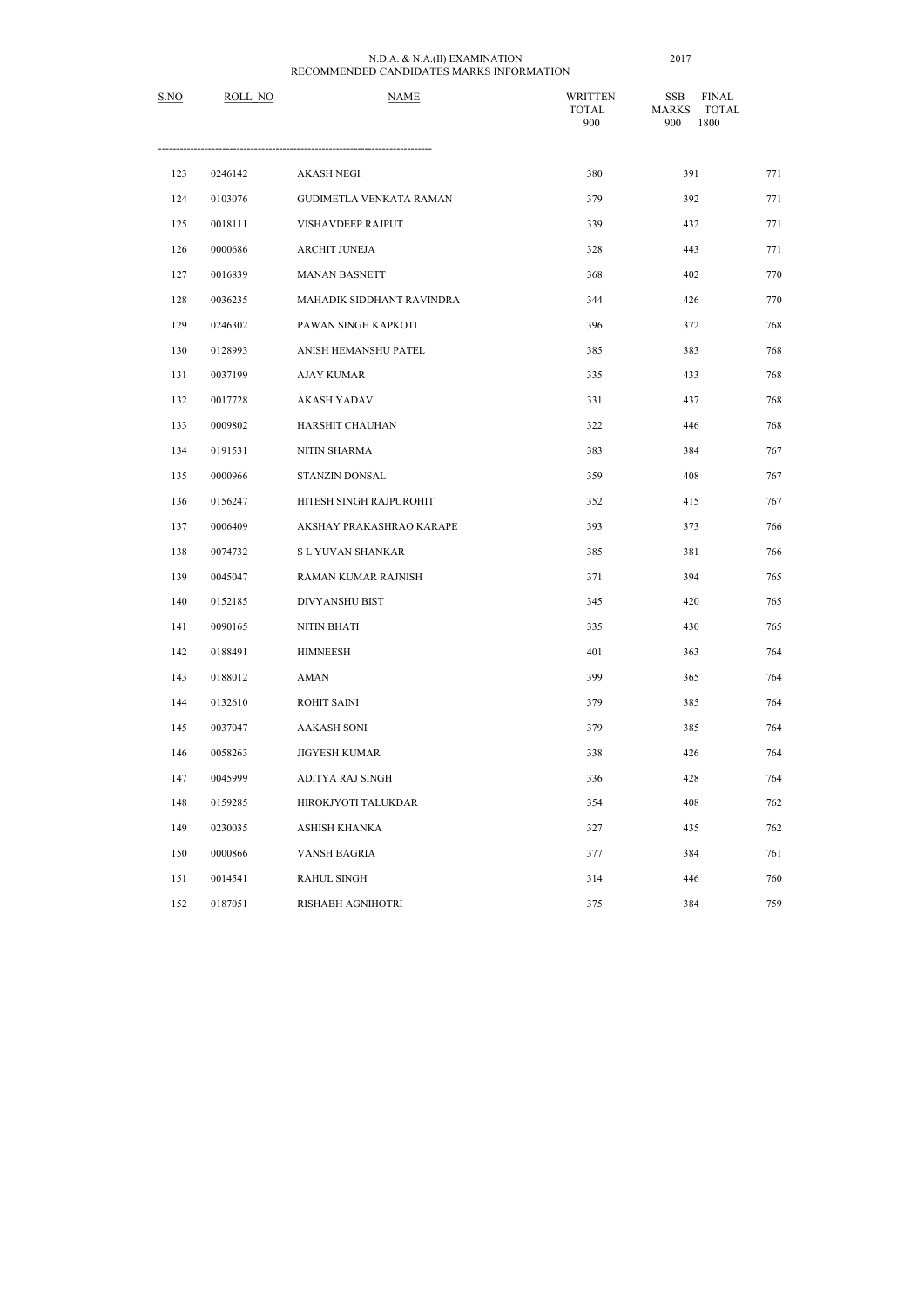| S.NO | ROLL NO | <b>NAME</b>                    | <b>WRITTEN</b><br><b>TOTAL</b><br>900 | <b>FINAL</b><br><b>SSB</b><br><b>MARKS</b><br><b>TOTAL</b><br>900<br>1800 |     |
|------|---------|--------------------------------|---------------------------------------|---------------------------------------------------------------------------|-----|
| 153  | 0242381 | PARTTIK BAHADUR CHHETRI        | 373                                   | 386                                                                       | 759 |
| 154  | 0034043 | APURV BALKRISHNA PAWAR         | 330                                   | 429                                                                       | 759 |
| 155  | 0173645 | <b>AKASH RAJ</b>               | 375                                   | 383                                                                       | 758 |
| 156  | 0007850 | VIKRANT ANTHAL                 | 325                                   | 432                                                                       | 757 |
| 157  | 0006603 | <b>GURPRATAP SINGH DHILLON</b> | 306                                   | 451                                                                       | 757 |
| 158  | 0001468 | PRANAV KRISHNAN                | 304                                   | 452                                                                       | 756 |
| 159  | 0185931 | <b>KASHISH GULERIA</b>         | 376                                   | 379                                                                       | 755 |
| 160  | 0219414 | <b>SHIVAM RAJ</b>              | 370                                   | 385                                                                       | 755 |
| 161  | 0185612 | <b>HRITVIK</b>                 | 358                                   | 397                                                                       | 755 |
| 162  | 0012780 | DEEPAK YADAV                   | 332                                   | 423                                                                       | 755 |
| 163  | 0000811 | <b>BABA DANISH LANGER</b>      | 364                                   | 390                                                                       | 754 |
| 164  | 0103286 | GOMPA SHANMUKH SAGAR           | 355                                   | 399                                                                       | 754 |
| 165  | 0239850 | DEEPANSHU GUPTA                | 327                                   | 426                                                                       | 753 |
| 166  | 0158085 | RITESH KUMAR                   | 364                                   | 388                                                                       | 752 |
| 167  | 0007705 | SIMARPREET SINGH               | 317                                   | 435                                                                       | 752 |
| 168  | 0005442 | APURAV SHRISINGH PATHANIA      | 369                                   | 382                                                                       | 751 |
| 169  | 0006729 | ROHIT ANIL MORBALE             | 317                                   | 434                                                                       | 751 |
| 170  | 0000511 | ADITYA KASHYAP                 | 361                                   | 389                                                                       | 750 |
| 171  | 0016679 | NAMAN BADONI                   | 326                                   | 424                                                                       | 750 |
| 172  | 0157684 | <b>JAI PRAKASH YADAV</b>       | 367                                   | 382                                                                       | 749 |
| 173  | 0093512 | <b>SUBIN S B</b>               | 322                                   | 427                                                                       | 749 |
| 174  | 0265475 | <b>RAHUL SINGH</b>             | 368                                   | 380                                                                       | 748 |
| 175  | 0056461 | PRINCE SINGH                   | 367                                   | 381                                                                       | 748 |
| 176  | 0088775 | RAHUL TRIPATHI                 | 360                                   | 388                                                                       | 748 |
| 177  | 0070359 | <b>SHINDE TEJAS YOGESH</b>     | 357                                   | 391                                                                       | 748 |
| 178  | 0191691 | <b>ANSHUMAN</b>                | 368                                   | 379                                                                       | 747 |
| 179  | 0038660 | GAURAV SINGH MANGAT            | 325                                   | 422                                                                       | 747 |
| 180  | 0043143 | PANKAJ KUMAR                   | 319                                   | 428                                                                       | 747 |
| 181  | 0202127 | <b>ANISH KUMAR</b>             | 314                                   | 433                                                                       | 747 |
| 182  | 0038799 | ANIKET MUKESH CHAVANKE         | 360                                   | 386                                                                       | 746 |
| 183  | 0074504 | SWARAJ SINGH DHAMI             | 352                                   | 394                                                                       | 746 |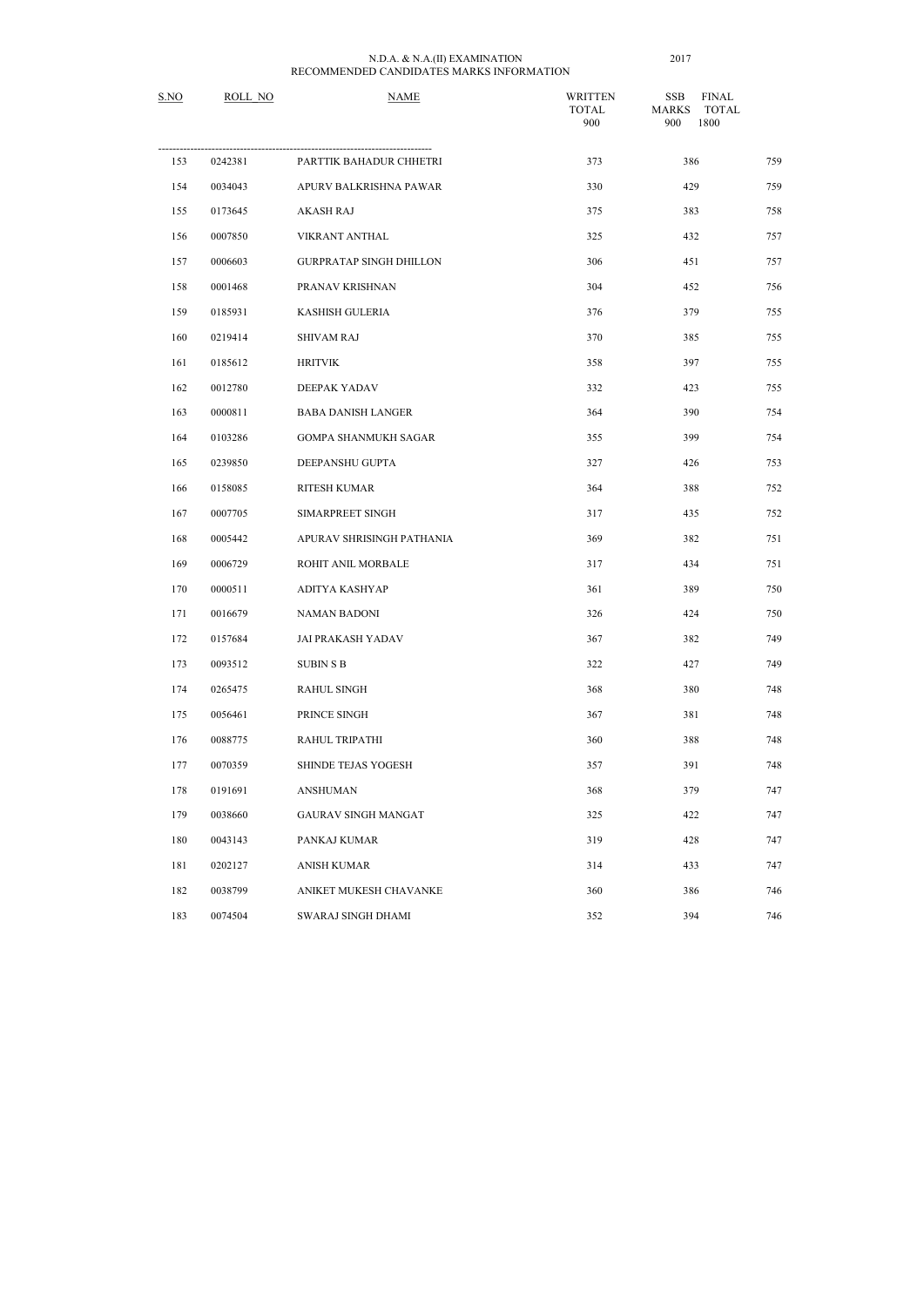| S.NO | ROLL NO | <b>NAME</b>              | <b>WRITTEN</b><br><b>TOTAL</b><br>900 | <b>FINAL</b><br><b>SSB</b><br><b>MARKS</b><br><b>TOTAL</b><br>1800<br>900 |     |
|------|---------|--------------------------|---------------------------------------|---------------------------------------------------------------------------|-----|
| 184  | 0099061 | <b>SOMBIR</b>            | 314                                   | 432                                                                       | 746 |
| 185  | 0119164 | DEEPAK SINGH BISHT       | 329                                   | 416                                                                       | 745 |
| 186  | 0224092 | <b>ANIRUDH RAWAT</b>     | 360                                   | 384                                                                       | 744 |
| 187  | 0012779 | AYUSH SHUKLA             | 312                                   | 432                                                                       | 744 |
| 188  | 0152800 | <b>MANISH KUMAR</b>      | 366                                   | 377                                                                       | 743 |
| 189  | 0006566 | PRATIK BABAN JADHAV      | 314                                   | 429                                                                       | 743 |
| 190  | 0091754 | AHER PRASAD SHRAVAN      | 348                                   | 394                                                                       | 742 |
| 191  | 0081064 | <b>MOHIT SANGWAN</b>     | 326                                   | 416                                                                       | 742 |
| 192  | 0170441 | M THIRUNAVUKARASU        | 286                                   | 456                                                                       | 742 |
| 193  | 0337605 | SIDHARTH KHARBANDA       | 363                                   | 378                                                                       | 741 |
| 194  | 0317631 | ANIRBAN BHATTACHARJEE    | 358                                   | 383                                                                       | 741 |
| 195  | 0226500 | PARYANT JOSHI            | 317                                   | 424                                                                       | 741 |
| 196  | 0096868 | CHENNUPALLI SIVA SAI     | 315                                   | 426                                                                       | 741 |
| 197  | 0085207 | PRIYA RANJAN KUMAR       | 348                                   | 392                                                                       | 740 |
| 198  | 0061161 | ADAVANI VEDANG PARESH    | 347                                   | 392                                                                       | 739 |
| 199  | 0111164 | PRIYANSHU RAI            | 327                                   | 412                                                                       | 739 |
| 200  | 0159039 | <b>SONAM KUMAR</b>       | 314                                   | 425                                                                       | 739 |
| 201  | 0169160 | <b>S GOKUL</b>           | 359                                   | 379                                                                       | 738 |
| 202  | 0006401 | <b>ANSHU YADAV</b>       | 357                                   | 381                                                                       | 738 |
| 203  | 0075265 | NISHANT YADAV            | 357                                   | 381                                                                       | 738 |
| 204  | 0024603 | AKARSH SHUKLA            | 346                                   | 392                                                                       | 738 |
| 205  | 0002241 | KARTIK KAMBOJ            | 363                                   | 374                                                                       | 737 |
| 206  | 0241994 | CHIRAYUSH PANT           | 351                                   | 386                                                                       | 737 |
| 207  | 0013880 | VEDANT PRASHANT GHANGALE | 331                                   | 406                                                                       | 737 |
| 208  | 0006281 | VIVIAN SINGH KHURAL      | 355                                   | 381                                                                       | 736 |
| 209  | 0004735 | RACHIT MISHRA            | 320                                   | 416                                                                       | 736 |
| 210  | 0001463 | PARTH JAKHAR             | 302                                   | 434                                                                       | 736 |
| 211  | 0241500 | <b>AJAY SWAMI</b>        | 355                                   | 380                                                                       | 735 |
| 212  | 0026166 | VRINDER SINGH GOURIA     | 343                                   | 391                                                                       | 734 |
| 213  | 0086842 | NIKHIL KANT MISHRA       | 318                                   | 416                                                                       | 734 |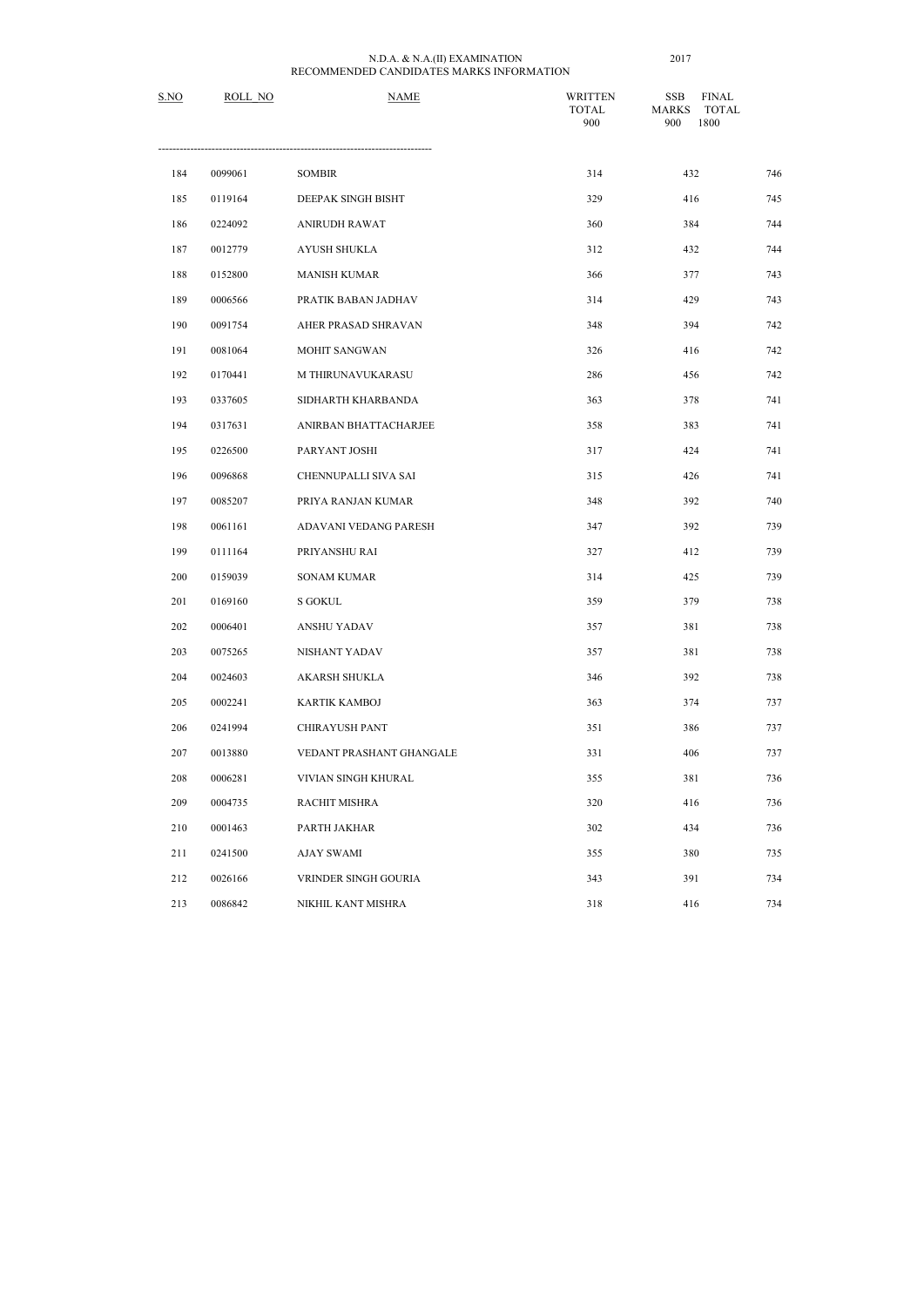| S.NO | ROLL NO | <b>NAME</b>           | <b>WRITTEN</b><br><b>TOTAL</b><br>900 | <b>SSB</b><br><b>FINAL</b><br><b>MARKS</b><br><b>TOTAL</b><br>1800<br>900 |     |
|------|---------|-----------------------|---------------------------------------|---------------------------------------------------------------------------|-----|
| 214  | 0156080 | HARENDER PAL SINGH    | 315                                   | 419                                                                       | 734 |
| 215  | 0110428 | <b>ATUL KUMAR</b>     | 372                                   | 361                                                                       | 733 |
| 216  | 0001374 | AKSHAT KUMAR JAIN     | 365                                   | 368                                                                       | 733 |
| 217  | 0039622 | AKASH PATTANASHETTI   | 365                                   | 368                                                                       | 733 |
| 218  | 0090273 | MANONEET UPADHYAY     | 332                                   | 401                                                                       | 733 |
| 219  | 0008475 | <b>CHITVAN KAPOOR</b> | 338                                   | 394                                                                       | 732 |
| 220  | 0124044 | AJAY KUMAR AHARI      | 329                                   | 403                                                                       | 732 |
| 221  | 0284973 | <b>KETAN PATIAL</b>   | 354                                   | 377                                                                       | 731 |
| 222  | 0290460 | ANURAG KUSHWAHA       | 346                                   | 385                                                                       | 731 |
| 223  | 0023071 | UPPITHI PRAKASH       | 337                                   | 394                                                                       | 731 |
| 224  | 0153845 | ATYENDRA KUMAR        | 354                                   | 376                                                                       | 730 |
| 225  | 0192292 | <b>MANJEET</b>        | 347                                   | 383                                                                       | 730 |
| 226  | 0047680 | PRANJAL SINGH         | 331                                   | 399                                                                       | 730 |
| 227  | 0212958 | ANSHU KUMAR SINGH     | 312                                   | 418                                                                       | 730 |
| 228  | 0139557 | ABHIRAJ SINGH PATEL   | 349                                   | 380                                                                       | 729 |
| 229  | 0255325 | <b>KRISHNA</b>        | 294                                   | 434                                                                       | 728 |
| 230  | 0039755 | <b>VIJAY SHARMA</b>   | 345                                   | 382                                                                       | 727 |
| 231  | 0078105 | MUKESH CHAUDHARY      | 342                                   | 385                                                                       | 727 |
| 232  | 0010540 | MOHIT GUPTA           | 344                                   | 382                                                                       | 726 |
| 233  | 0102643 | RAO UDBHAV            | 310                                   | 415                                                                       | 725 |
| 234  | 0104865 | DHRUV KUMAR SHARMA    | 294                                   | 431                                                                       | 725 |
| 235  | 0246400 | AMIT KUMAR SINGH      | 341                                   | 383                                                                       | 724 |
| 236  | 0097974 | NIKHIL DEOL           | 333                                   | 391                                                                       | 724 |

| 225 | 0192292 | <b>MANJEET</b>        | 347 | 383 | 730 |
|-----|---------|-----------------------|-----|-----|-----|
| 226 | 0047680 | PRANJAL SINGH         | 331 | 399 | 730 |
| 227 | 0212958 | ANSHU KUMAR SINGH     | 312 | 418 | 730 |
| 228 | 0139557 | ABHIRAJ SINGH PATEL   | 349 | 380 | 729 |
| 229 | 0255325 | <b>KRISHNA</b>        | 294 | 434 | 728 |
| 230 | 0039755 | <b>VIJAY SHARMA</b>   | 345 | 382 | 727 |
| 231 | 0078105 | MUKESH CHAUDHARY      | 342 | 385 | 727 |
| 232 | 0010540 | MOHIT GUPTA           | 344 | 382 | 726 |
| 233 | 0102643 | RAO UDBHAV            | 310 | 415 | 725 |
| 234 | 0104865 | DHRUV KUMAR SHARMA    | 294 | 431 | 725 |
| 235 | 0246400 | AMIT KUMAR SINGH      | 341 | 383 | 724 |
| 236 | 0097974 | NIKHIL DEOL           | 333 | 391 | 724 |
| 237 | 0241359 | <b>GARVIT JOSHI</b>   | 309 | 415 | 724 |
| 238 | 0186874 | <b>SHANTANU</b>       | 344 | 379 | 723 |
| 239 | 0002442 | ANKIT PHOGAT          | 345 | 377 | 722 |
| 240 | 0195916 | PARDEEP SINGH         | 344 | 378 | 722 |
| 241 | 0143817 | <b>BHASKAR VEDWAL</b> | 342 | 380 | 722 |
| 242 | 0038968 | ANUP KUMAR SHARMA     | 342 | 380 | 722 |
| 243 | 0201807 | ABHIMANYU SHARMA      | 341 | 380 | 721 |
| 244 | 0259598 | <b>SREELAL MG</b>     | 338 | 383 | 721 |
|     |         |                       |     |     |     |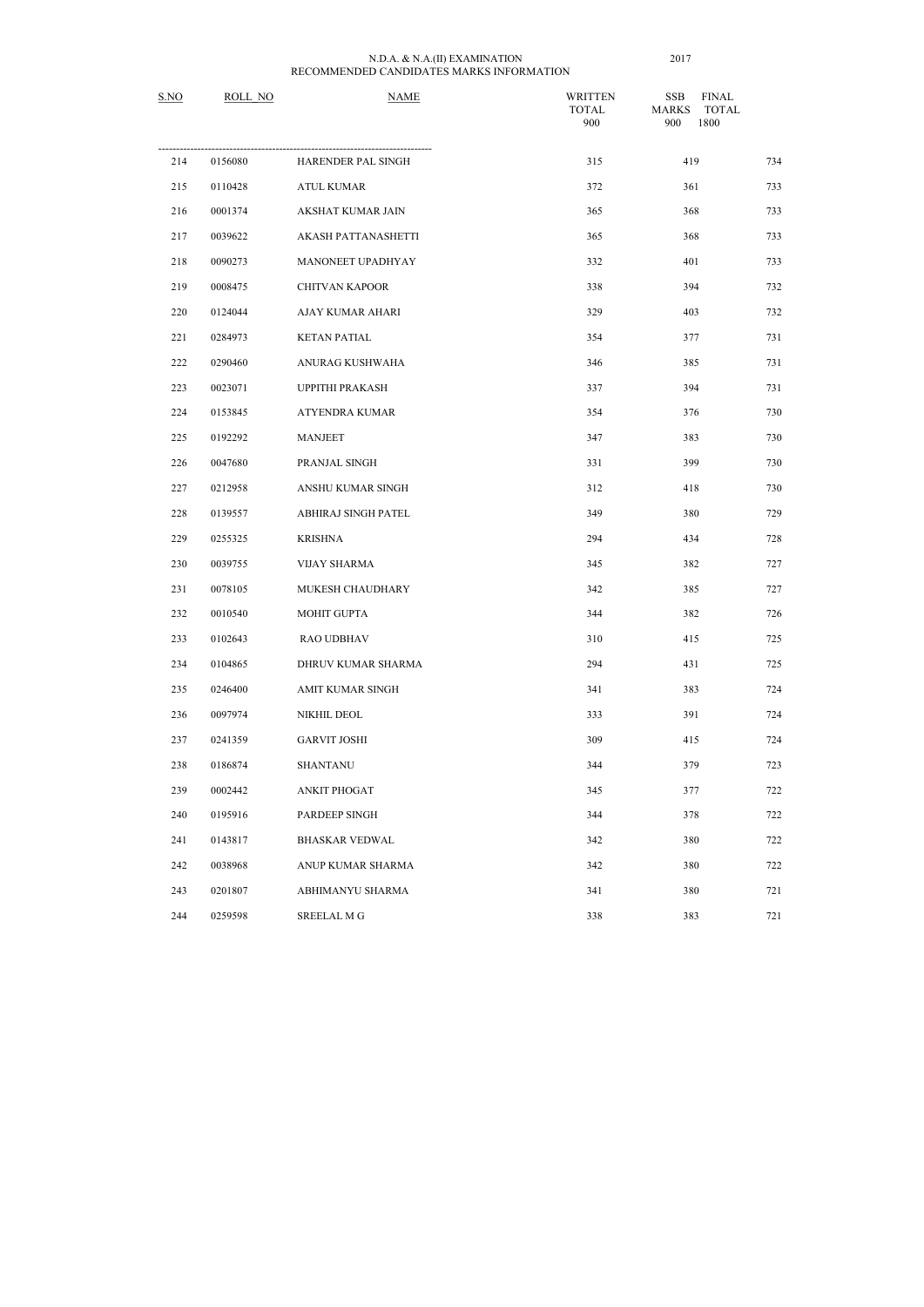| S.NO | ROLL NO | <b>NAME</b>               | <b>WRITTEN</b><br><b>TOTAL</b><br>900 | <b>SSB</b><br><b>FINAL</b><br><b>MARKS</b><br><b>TOTAL</b><br>1800<br>900 |     |
|------|---------|---------------------------|---------------------------------------|---------------------------------------------------------------------------|-----|
| 245  | 0278104 | <b>GOURAV KUMAR SINGH</b> | 334                                   | 387                                                                       | 721 |
| 246  | 0156086 | KRISHNA KANT GUPTA        | 303                                   | 418                                                                       | 721 |
| 247  | 0242597 | <b>JAYANT GUSAIN</b>      | 347                                   | 373                                                                       | 720 |
| 248  | 0158166 | AMAN KUMAR TIWARI         | 343                                   | 377                                                                       | 720 |
| 249  | 0013963 | ARYA GUPTA                | 333                                   | 387                                                                       | 720 |
| 250  | 0033038 | <b>GANGURDE OM NITIN</b>  | 327                                   | 393                                                                       | 720 |
| 251  | 0002182 | TARUN CHAUDHARY           | 358                                   | 361                                                                       | 719 |
| 252  | 0117097 | ARSHDEEP SINGH            | 336                                   | 383                                                                       | 719 |
| 253  | 0005609 | SHUBHANKAR NILESH JOSHI   | 334                                   | 385                                                                       | 719 |
| 254  | 0014469 | <b>KAPIL</b>              | 330                                   | 389                                                                       | 719 |
| 255  | 0043680 | <b>VISHAL SINGH</b>       | 328                                   | 391                                                                       | 719 |
| 256  | 0008316 | <b>ARVIND SHARMA</b>      | 326                                   | 393                                                                       | 719 |
| 257  | 0097188 | <b>BOMMANA HARISH</b>     | 323                                   | 396                                                                       | 719 |
| 258  | 0106545 | <b>ABHISHEK SATI</b>      | 297                                   | 422                                                                       | 719 |
| 259  | 0007058 | PRATHAMESH BABURAO MAGDUM | 259                                   | 460                                                                       | 719 |
| 260  | 0174285 | <b>HIMANSHU</b>           | 332                                   | 386                                                                       | 718 |
| 261  | 0220299 | AMAN NOYAL MASCRENE       | 331                                   | 387                                                                       | 718 |
| 262  | 0006283 | HARDIK CHOPRA             | 289                                   | 429                                                                       | 718 |
| 263  | 0161293 | <b>MANOJ</b>              | 283                                   | 435                                                                       | 718 |
| 264  | 0204987 | <b>TANIZN RAPINGBA</b>    | 319                                   | 398                                                                       | 717 |
| 265  | 0080641 | PRASHANT KUMAR CHAURASIA  | 287                                   | 430                                                                       | 717 |
| 266  | 0218910 | <b>KSHITIJ NAIR</b>       | 355                                   | 361                                                                       | 716 |
| 267  | 0026138 | <b>MANISH KUMAR</b>       | 353                                   | 363                                                                       | 716 |
| 268  | 0014706 | PRIYANSHU SAJWAN          | 324                                   | 392                                                                       | 716 |
| 269  | 0149953 | ATUL GAHLAWAT             | 332                                   | 383                                                                       | 715 |
| 270  | 0088822 | RITHWIK SINGH THAKUR      | 329                                   | 386                                                                       | 715 |
| 271  | 0002271 | AKASH AMAR BAPAT          | 277                                   | 438                                                                       | 715 |
| 272  | 0040192 | <b>SANJEEV KUMAR</b>      | 333                                   | 381                                                                       | 714 |
| 273  | 0035118 | ANIRUDHA KATHARE          | 333                                   | 381                                                                       | 714 |
| 274  | 0186571 | ANOOP KUMAR               | 329                                   | 385                                                                       | 714 |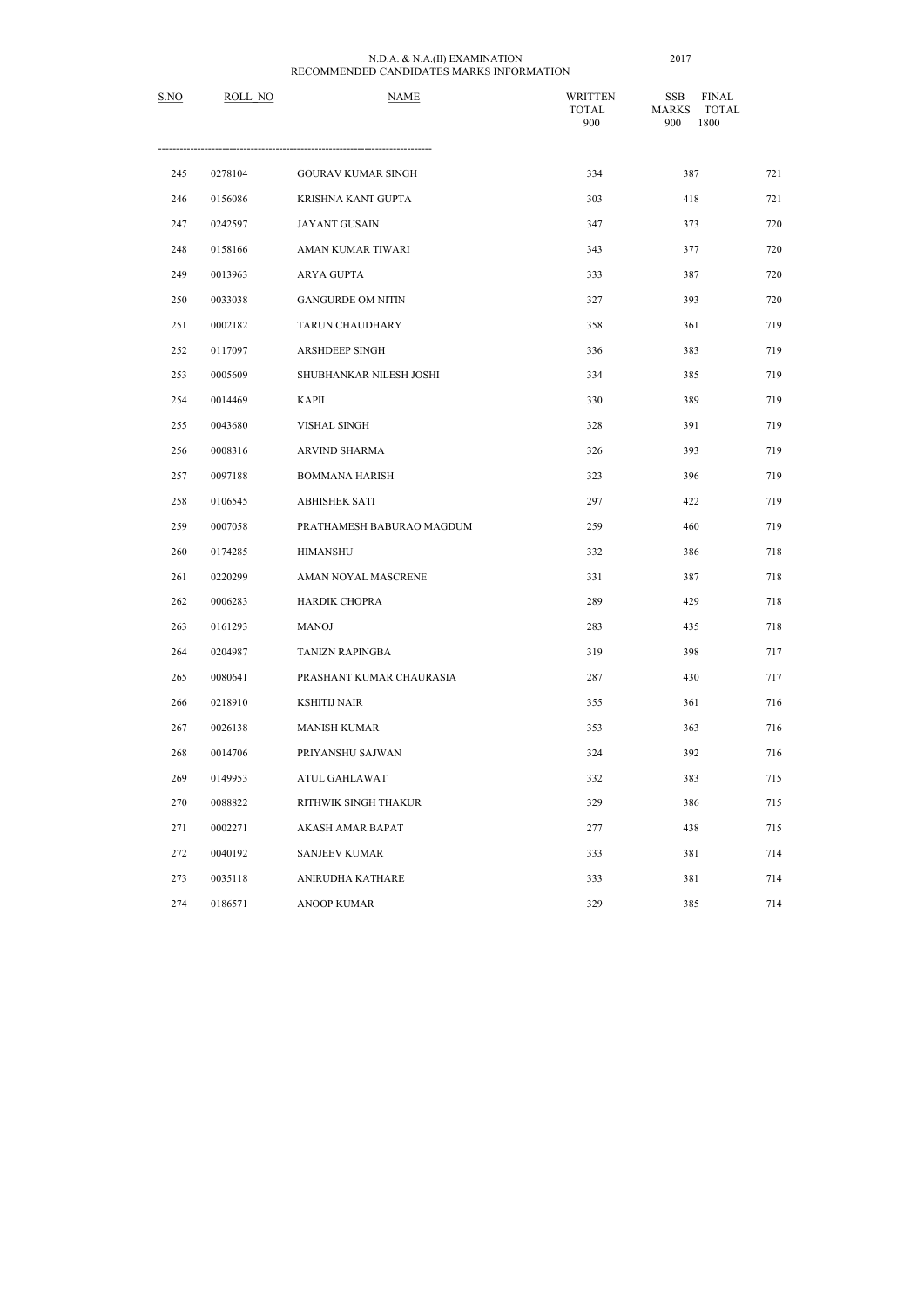| S.NO | ROLL NO | <b>NAME</b>                   | <b>WRITTEN</b><br><b>TOTAL</b><br>900 | <b>FINAL</b><br><b>SSB</b><br><b>MARKS</b><br><b>TOTAL</b><br>1800<br>900 |     |
|------|---------|-------------------------------|---------------------------------------|---------------------------------------------------------------------------|-----|
| 275  | 0157908 | ANKIT KUMAR KRISHANIA         | 316                                   | 398                                                                       | 714 |
| 276  | 0024834 | <b>ABHIJEET TIWARI</b>        | 333                                   | 380                                                                       | 713 |
| 277  | 0103151 | AJEET KRISHNA LUCKY           | 327                                   | 386                                                                       | 713 |
| 278  | 0065288 | <b>ABHISHEK PANDEY</b>        | 318                                   | 395                                                                       | 713 |
| 279  | 0096708 | JONNADA ABHINAV SHAMMA ROSHAN | 337                                   | 375                                                                       | 712 |
| 280  | 0022515 | <b>ALOK KUMAR</b>             | 330                                   | 382                                                                       | 712 |
| 281  | 0095890 | RAHUL SHUKLA                  | 283                                   | 429                                                                       | 712 |
| 282  | 0123701 | ARYAN SINGH SUMBRIA           | 320                                   | 391                                                                       | 711 |
| 283  | 0043393 | SHIVAM CHAUBEY                | 314                                   | 397                                                                       | 711 |
| 284  | 0018762 | VL MALSAWMZUALA               | 289                                   | 422                                                                       | 711 |
| 285  | 0111055 | <b>RAUNAK KUMAR</b>           | 344                                   | 366                                                                       | 710 |
| 286  | 0254034 | PANKAJ KUMAR                  | 330                                   | 380                                                                       | 710 |
| 287  | 0049896 | ROHIT KUMAR                   | 324                                   | 386                                                                       | 710 |
| 288  | 0120001 | <b>AMAN YADAV</b>             | 320                                   | 390                                                                       | 710 |
| 289  | 0040318 | <b>SHUBHAM GOUNI</b>          | 285                                   | 425                                                                       | 710 |
| 290  | 0030732 | SAMYAK SHAMINDER              | 319                                   | 390                                                                       | 709 |
| 291  | 0012845 | ARYA BHARDWAJ                 | 320                                   | 388                                                                       | 708 |
| 292  | 0070376 | RITESH KUMAR                  | 317                                   | 391                                                                       | 708 |
| 293  | 0091486 | MANAS CHOUDHARY               | 326                                   | 381                                                                       | 707 |
| 294  | 0255485 | <b>DAFFODILS KUMAR</b>        | 326                                   | 381                                                                       | 707 |
| 295  | 0047759 | PAWAN SINGH                   | 316                                   | 390                                                                       | 706 |
| 296  | 0191396 | DARSHIT DILIPBHAI SUVAGIYA    | 290                                   | 416                                                                       | 706 |
| 297  | 0132199 | UTKARSH GAUTAM                | 281                                   | 425                                                                       | 706 |
| 298  | 0265367 | <b>MAUSAM VATS</b>            | 274                                   | 432                                                                       | 706 |
| 299  | 0239289 | YASH KHATRI                   | 343                                   | 362                                                                       | 705 |
| 300  | 0314160 | SUMWANG WANGSA                | 319                                   | 386                                                                       | 705 |
| 301  | 0104438 | <b>KISLAY KUMAR</b>           | 313                                   | 392                                                                       | 705 |
| 302  | 0034562 | <b>AKHILESH TOMAR</b>         | 311                                   | 394                                                                       | 705 |
| 303  | 0036237 | <b>RAJ SINGH</b>              | 283                                   | 422                                                                       | 705 |
| 304  | 0330407 | <b>ATUL NEGI</b>              | 278                                   | 427                                                                       | 705 |
| 305  | 0083537 | HIMANSHU KUMAR                | 328                                   | 376                                                                       | 704 |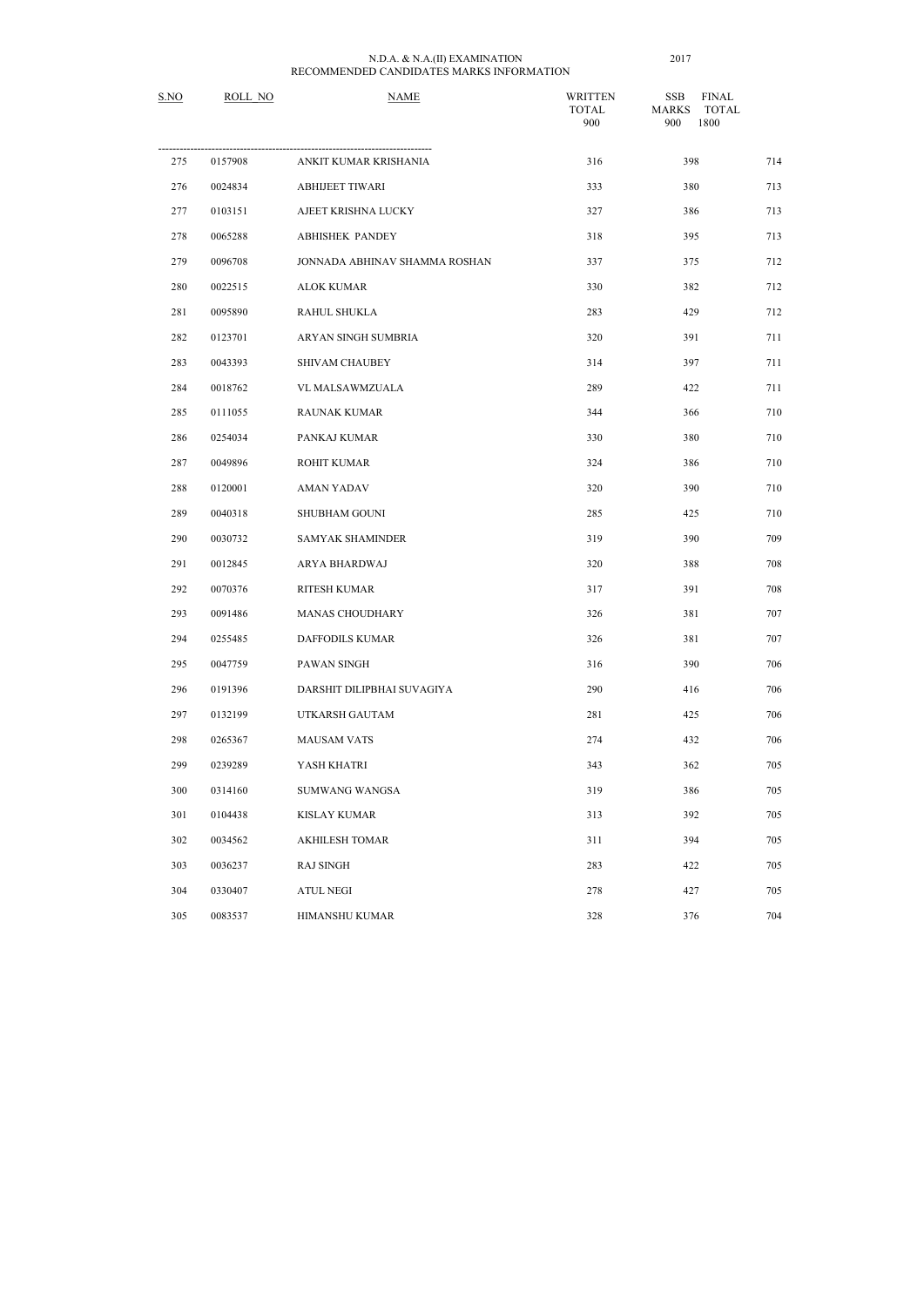| S.NO | ROLL NO | <b>NAME</b>                   | <b>WRITTEN</b><br><b>TOTAL</b><br>900 | <b>SSB</b><br><b>FINAL</b><br><b>MARKS</b><br><b>TOTAL</b><br>1800<br>900 |     |
|------|---------|-------------------------------|---------------------------------------|---------------------------------------------------------------------------|-----|
| 306  | 0102267 | <b>K MAALAN</b>               | 320                                   | 383                                                                       | 703 |
| 307  | 0000999 | <b>JASKARN SINGH</b>          | 313                                   | 390                                                                       | 703 |
| 308  | 0004344 | DHANANJAY THAKARAM BHOR       | 279                                   | 424                                                                       | 703 |
| 309  | 0096854 | <b>K J ABHINAV</b>            | 321                                   | 381                                                                       | 702 |
| 310  | 0021757 | TEJ PRATAP SINGH              | 317                                   | 384                                                                       | 701 |
| 311  | 0011924 | PRANAY DUBEY                  | 303                                   | 398                                                                       | 701 |
| 312  | 0032670 | <b>ABHISHEK DAGUR</b>         | 324                                   | 376                                                                       | 700 |
| 313  | 0004186 | <b>SHIVAM KHANNA</b>          | 317                                   | 383                                                                       | 700 |
| 314  | 0269330 | <b>MOHIT</b>                  | 265                                   | 435                                                                       | 700 |
| 315  | 0081409 | PRANVEER SINGH                | 320                                   | 379                                                                       | 699 |
| 316  | 0060482 | MUKUL RAWAT                   | 315                                   | 384                                                                       | 699 |
| 317  | 0071176 | <b>SHUBHAM KUMAR</b>          | 330                                   | 368                                                                       | 698 |
| 318  | 0009191 | ASHUTOSH SHARMA               | 308                                   | 390                                                                       | 698 |
| 319  | 0079457 | HARIPRASAD LAXMAN MADDEPPAGOL | 314                                   | 383                                                                       | 697 |
| 320  | 0236240 | YOGESH KUMAR                  | 331                                   | 365                                                                       | 696 |
| 321  | 0226150 | NAVNEET MADAN                 | 304                                   | 392                                                                       | 696 |
| 322  | 0007365 | <b>SAURABH KUMAR</b>          | 317                                   | 378                                                                       | 695 |
| 323  | 0241179 | PARAS UPADHYAY                | 303                                   | 392                                                                       | 695 |
| 324  | 0033166 | ROHIT SINGH                   | 258                                   | 437                                                                       | 695 |
| 325  | 0056696 | <b>ASHWIN OHLYAN</b>          | 329                                   | 365                                                                       | 694 |
| 326  | 0051023 | <b>ANKIT KUMAR</b>            | 310                                   | 384                                                                       | 694 |
| 327  | 0156515 | VISHAL BALIYAN                | 302                                   | 392                                                                       | 694 |
| 328  | 0037039 | <b>GAURAV SHUKLA</b>          | 297                                   | 397                                                                       | 694 |
| 329  | 0143153 | <b>TUSHAR VARMA</b>           | 267                                   | 427                                                                       | 694 |
| 330  | 0129798 | ABIN ABRAHAM                  | 327                                   | 366                                                                       | 693 |
| 331  | 0103606 | K S PAVAN KUMAR REDDY         | 324                                   | 369                                                                       | 693 |
| 332  | 0241039 | <b>VIMAL PANDEY</b>           | 312                                   | 381                                                                       | 693 |
| 333  | 0196844 | MAYANK SAMANT                 | 269                                   | 424                                                                       | 693 |
| 334  | 0174757 | <b>K S ARVIND</b>             | 313                                   | 379                                                                       | 692 |
| 335  | 0016171 | <b>SARVAR</b>                 | 308                                   | 384                                                                       | 692 |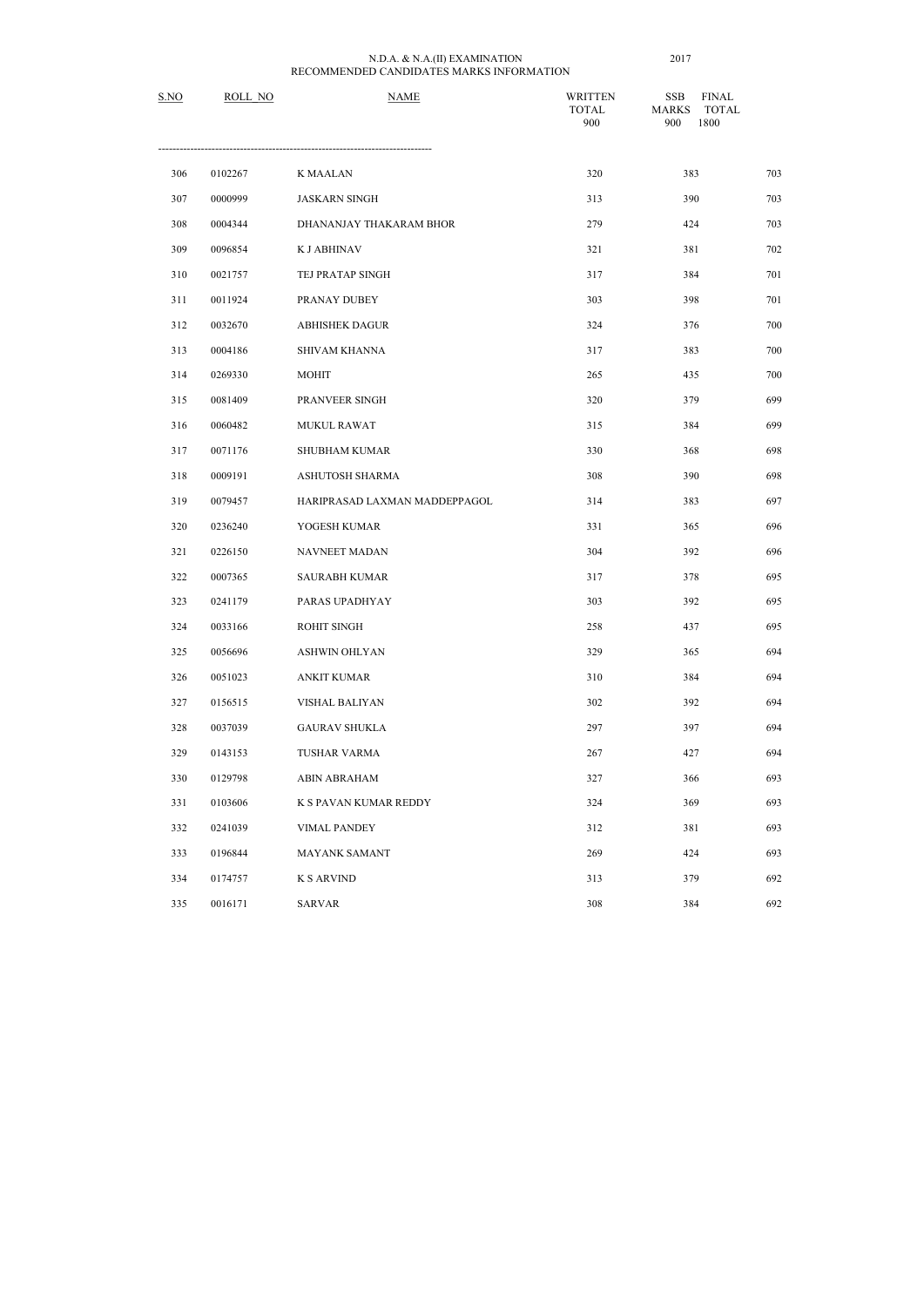| S.NO | ROLL NO | <b>NAME</b>               | <b>WRITTEN</b><br><b>TOTAL</b><br>900 | <b>FINAL</b><br><b>SSB</b><br><b>MARKS</b><br><b>TOTAL</b><br>1800<br>900 |     |
|------|---------|---------------------------|---------------------------------------|---------------------------------------------------------------------------|-----|
| 336  | 0262521 | NIKAM ADITYA DILIP        | 284                                   | 407                                                                       | 691 |
| 337  | 0174372 | <b>KARAN SAHARAN</b>      | 329                                   | 361                                                                       | 690 |
| 338  | 0224070 | SHUBHAM KUMAR SINGH       | 325                                   | 365                                                                       | 690 |
| 339  | 0138695 | NAVEEN KUMAR              | 307                                   | 383                                                                       | 690 |
| 340  | 0122248 | PARAG RAGHAV              | 296                                   | 394                                                                       | 690 |
| 341  | 0226307 | SHAH DEVANSH ANIL         | 295                                   | 395                                                                       | 690 |
| 342  | 0180045 | <b>SAGAR MAHESHWARI</b>   | 294                                   | 396                                                                       | 690 |
| 343  | 0160042 | MOHIT CHOWDHARY           | 326                                   | 363                                                                       | 689 |
| 344  | 0029298 | <b>ARSHDEEP SINGH</b>     | 305                                   | 384                                                                       | 689 |
| 345  | 0241741 | RISHAV POKHARIYAL         | 305                                   | 384                                                                       | 689 |
| 346  | 0076012 | <b>SACHIN P GUMACHI</b>   | 301                                   | 388                                                                       | 689 |
| 347  | 0097814 | <b>VIBHASH RANJAN</b>     | 311                                   | 377                                                                       | 688 |
| 348  | 0046356 | PRIYANSHU RAJPUT          | 300                                   | 388                                                                       | 688 |
| 349  | 0099555 | DANDU JAYANTH VARMA       | 299                                   | 389                                                                       | 688 |
| 350  | 0059409 | <b>HARDIK STAN</b>        | 285                                   | 403                                                                       | 688 |
| 351  | 0030571 | <b>JOPALE PRANAV RAJU</b> | 315                                   | 371                                                                       | 686 |
| 352  | 0229323 | ARYAN BHARDWAJ            | 281                                   | 404                                                                       | 685 |
| 353  | 0064763 | DEEP NARAYAN PATEL        | 310                                   | 374                                                                       | 684 |
| 354  | 0174445 | MANDEEP SINGH             | 322                                   | 360                                                                       | 682 |
| 355  | 0123385 | <b>MAYANK GAUTAM</b>      | 292                                   | 389                                                                       | 681 |
| 356  | 0272930 | <b>NAMANDEEP</b>          | 311                                   | 369                                                                       | 680 |
| 357  | 0016032 | VARUN SAMEER PONKSHE      | 294                                   | 386                                                                       | 680 |
| 358  | 0057032 | <b>GAJJALA VASISHT</b>    | 289                                   | 391                                                                       | 680 |
| 359  | 0200052 | RISHABH SHARMA            | 288                                   | 391                                                                       | 679 |
| 360  | 0000885 | HIMMAT SINGH              | 299                                   | 379                                                                       | 678 |
| 361  | 0105904 | ANURAG CHAUDHARY          | 295                                   | 383                                                                       | 678 |
| 362  | 0047792 | <b>SUMIT MOHAN</b>        | 278                                   | 400                                                                       | 678 |
| 363  | 0028947 | HAPPY KAMBOJ              | 315                                   | 362                                                                       | 677 |
| 364  | 0006959 | <b>ARITRA SINHA</b>       | 313                                   | 364                                                                       | 677 |
| 365  | 0214345 | NAVNEET AGRAHARI          | 300                                   | 377                                                                       | 677 |
| 366  | 0024178 | <b>SIDHARTH</b>           | 297                                   | 380                                                                       | 677 |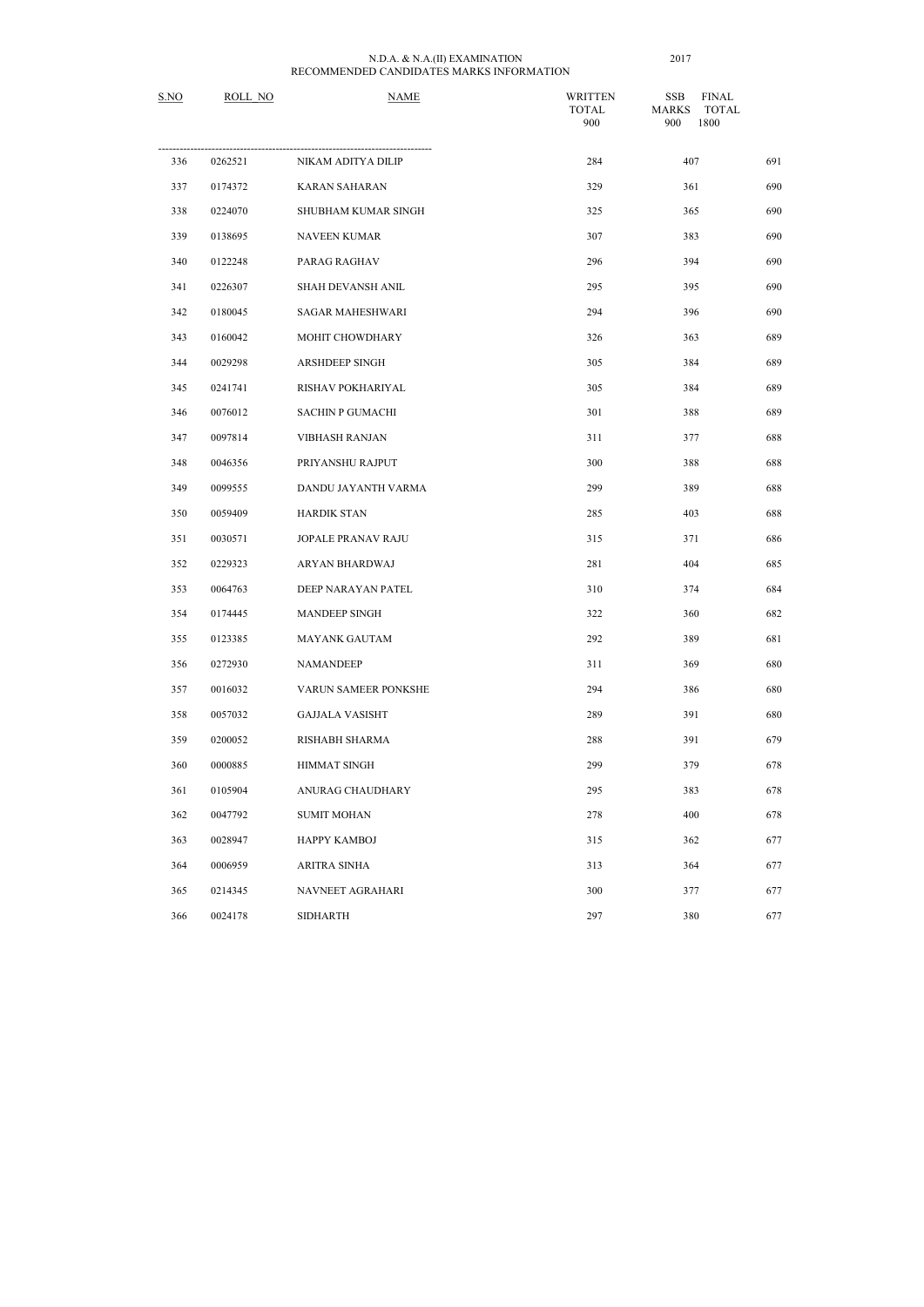| S.NO | ROLL NO | <b>NAME</b>              | <b>WRITTEN</b><br><b>TOTAL</b><br>900 | <b>FINAL</b><br><b>SSB</b><br><b>MARKS</b><br><b>TOTAL</b><br>1800<br>900 |     |
|------|---------|--------------------------|---------------------------------------|---------------------------------------------------------------------------|-----|
| 367  | 0007786 | SHOUNAK ANAND            | 292                                   | 385                                                                       | 677 |
| 368  | 0058994 | PRITAM SINGH             | 282                                   | 395                                                                       | 677 |
| 369  | 0050604 | <b>ARSHDEEP SINGH</b>    | 315                                   | 360                                                                       | 675 |
| 370  | 0102918 | <b>INDER PAL SINGH</b>   | 298                                   | 377                                                                       | 675 |
| 371  | 0024888 | KRISHNA KANHAIYA         | 295                                   | 380                                                                       | 675 |
| 372  | 0018438 | <b>AMIT RAJ</b>          | 288                                   | 387                                                                       | 675 |
| 373  | 0015521 | <b>AMIT KUMAR YADAV</b>  | 297                                   | 377                                                                       | 674 |
| 374  | 0006111 | <b>SAKSHAM BAJAJ</b>     | 291                                   | 383                                                                       | 674 |
| 375  | 0153850 | PUNEET KUMAR SEHRAWAT    | 296                                   | 377                                                                       | 673 |
| 376  | 0152566 | KUMAR RISHU RAJ          | 295                                   | 378                                                                       | 673 |
| 377  | 0293977 | <b>GAGAN</b>             | 294                                   | 379                                                                       | 673 |
| 378  | 0002487 | <b>KARTIK SINGH</b>      | 288                                   | 385                                                                       | 673 |
| 379  | 0102596 | NAGIREDDY CHANDAN SRIRAM | 286                                   | 387                                                                       | 673 |
| 380  | 0136822 | ISHANT SINDHU            | 292                                   | 380                                                                       | 672 |
| 381  | 0036076 | ANIRUDH SHARMA           | 292                                   | 380                                                                       | 672 |
| 382  | 0215466 | <b>SOURABH GULERIA</b>   | 292                                   | 380                                                                       | 672 |
| 383  | 0070856 | DEEPAK SHARMA            | 277                                   | 395                                                                       | 672 |
| 384  | 0071270 | <b>UTKARSH</b>           | 291                                   | 380                                                                       | 671 |
| 385  | 0014906 | ANKUR KUMAR DHOLIYAN     | 283                                   | 388                                                                       | 671 |
| 386  | 0207165 | <b>MANIK JAIN</b>        | 280                                   | 391                                                                       | 671 |
| 387  | 0154547 | HIMANSHU YADAV           | 285                                   | 385                                                                       | 670 |
| 388  | 0020512 | <b>ANKIT SONI</b>        | 291                                   | 378                                                                       | 669 |
| 389  | 0008212 | NAVNIT SINGH             | 281                                   | 388                                                                       | 669 |
| 390  | 0229563 | THEJUS N                 | 271                                   | 398                                                                       | 669 |
| 391  | 0099392 | PRAVEEN SINGH            | 271                                   | 398                                                                       | 669 |
| 392  | 0296809 | SAHIL                    | 279                                   | 389                                                                       | 668 |
| 393  | 0110961 | <b>ABHISHEK KUMAR</b>    | 271                                   | 397                                                                       | 668 |
| 394  | 0043308 | HANISH SHUKLA            | 286                                   | 381                                                                       | 667 |
| 395  | 0005323 | <b>GUDDU MANSINGH</b>    | 300                                   | 366                                                                       | 666 |
| 396  | 0158102 | <b>MANISH PATEL</b>      | 274                                   | 392                                                                       | 666 |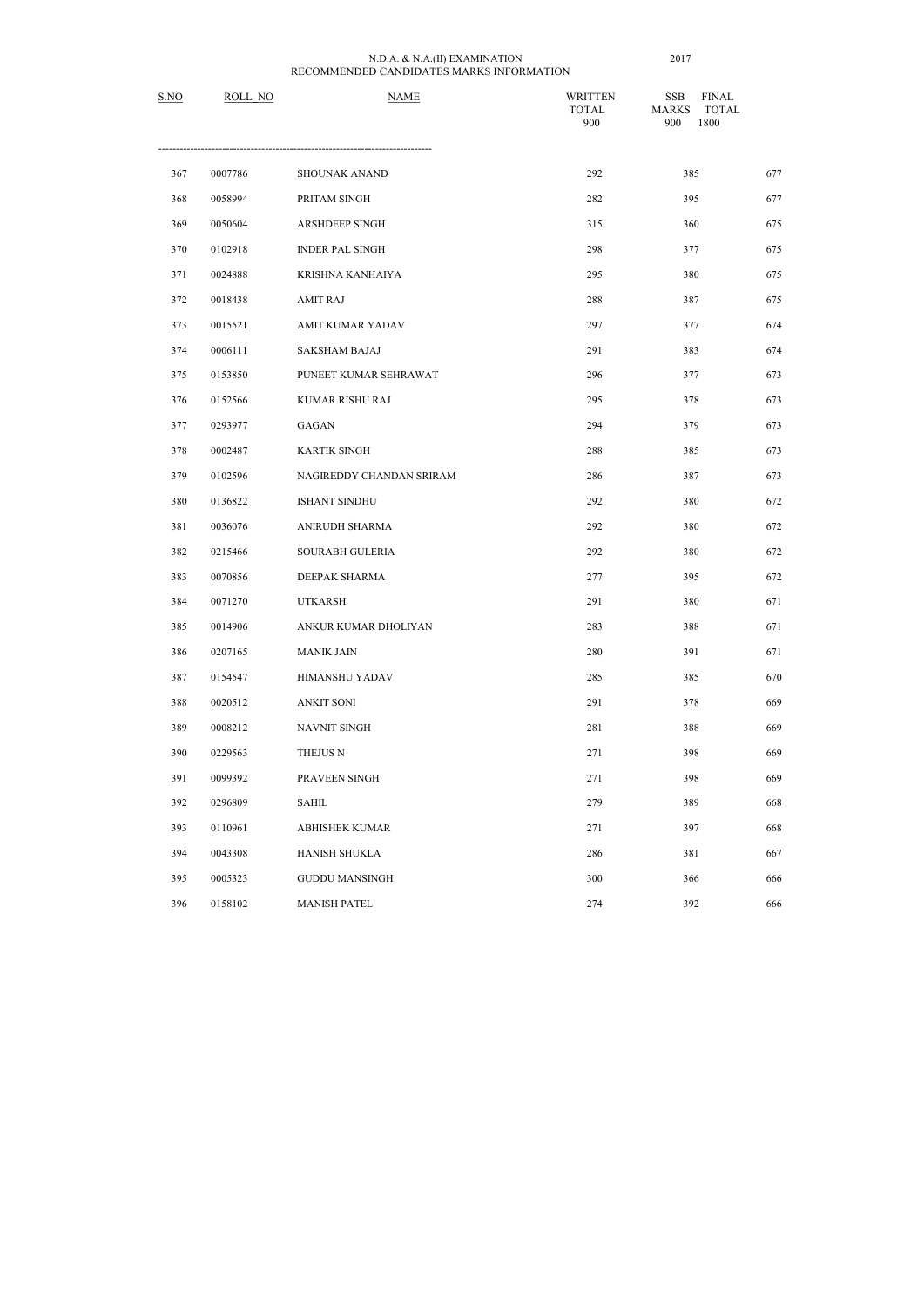| S.NO | ROLL NO | <b>NAME</b>                 | <b>WRITTEN</b><br><b>TOTAL</b><br>900 | <b>FINAL</b><br><b>SSB</b><br><b>MARKS</b><br><b>TOTAL</b><br>1800<br>900 |     |
|------|---------|-----------------------------|---------------------------------------|---------------------------------------------------------------------------|-----|
| 397  | 0251484 | ABHISHEK TIWARI             | 271                                   | 395                                                                       | 666 |
| 398  | 0044101 | <b>SWARAJ PARWAT</b>        | 275                                   | 390                                                                       | 665 |
| 399  | 0020431 | <b>VISHAL SINHA</b>         | 275                                   | 390                                                                       | 665 |
| 400  | 0190857 | VISHANT KUMAR SINGH         | 284                                   | 380                                                                       | 664 |
| 401  | 0186882 | <b>SAGAR SINGH</b>          | 271                                   | 393                                                                       | 664 |
| 402  | 0007605 | VEDANT RAVINDRA PATIL       | 281                                   | 382                                                                       | 663 |
| 403  | 0033124 | <b>ABHISHEK MISHRA</b>      | 279                                   | 384                                                                       | 663 |
| 404  | 0009458 | <b>NARENDRA KUMAR</b>       | 287                                   | 375                                                                       | 662 |
| 405  | 0086111 | <b>ANKESH RAJ</b>           | 298                                   | 363                                                                       | 661 |
| 406  | 0074022 | SHIVANSHU SINGH             | 289                                   | 372                                                                       | 661 |
| 407  | 0118048 | KAUSHAL BHATT               | 285                                   | 376                                                                       | 661 |
| 408  | 0033998 | <b>AARON CASTELINO</b>      | 261                                   | 400                                                                       | 661 |
| 409  | 0224883 | <b>GOURAV BHAGAT</b>        | 300                                   | 360                                                                       | 660 |
| 410  | 0052044 | VISHNUMURALI                | 295                                   | 365                                                                       | 660 |
| 411  | 0087551 | HARDEEP SINGH               | 295                                   | 365                                                                       | 660 |
| 412  | 0019327 | <b>JAY PRATAP SINGH</b>     | 272                                   | 388                                                                       | 660 |
| 413  | 0264704 | SIDDARTH BHAVURAJ NYAMAGOUD | 294                                   | 365                                                                       | 659 |
| 414  | 0006889 | AVADHUT SATISH PANDHARE     | 278                                   | 381                                                                       | 659 |
| 415  | 0031863 | VISHNU DEO ALOK             | 287                                   | 371                                                                       | 658 |
| 416  | 0038491 | PIYUSH SINHA                | 268                                   | 390                                                                       | 658 |
| 417  | 0062061 | <b>ABHISHEK MAAN</b>        | 282                                   | 375                                                                       | 657 |
| 418  | 0128795 | HEMANT KUMAR                | 281                                   | 376                                                                       | 657 |
| 419  | 0002796 | <b>JATIN SHARMA</b>         | 274                                   | 383                                                                       | 657 |
| 420  | 0028413 | PRADYUMN GUPTA              | 295                                   | 361                                                                       | 656 |
| 421  | 0075688 | PUNEET GAJRAJ               | 264                                   | 392                                                                       | 656 |
| 422  | 0156561 | <b>ANKIT KUMAR</b>          | 262                                   | 393                                                                       | 655 |
| 423  | 0179140 | <b>SORAB KUMAR</b>          | 268                                   | 386                                                                       | 654 |
| 424  | 0097289 | DEEPAKRAJ SINGH RATHORE     | 264                                   | 390                                                                       | 654 |
| 425  | 0102293 | <b>ABHINAV KUMAR</b>        | 268                                   | 385                                                                       | 653 |
| 426  | 0107479 | BHANU PRAKASH JAIMAN        | 271                                   | 381                                                                       | 652 |
| 427  | 0075450 | MANKIRAT SINGH              | 268                                   | 383                                                                       | 651 |